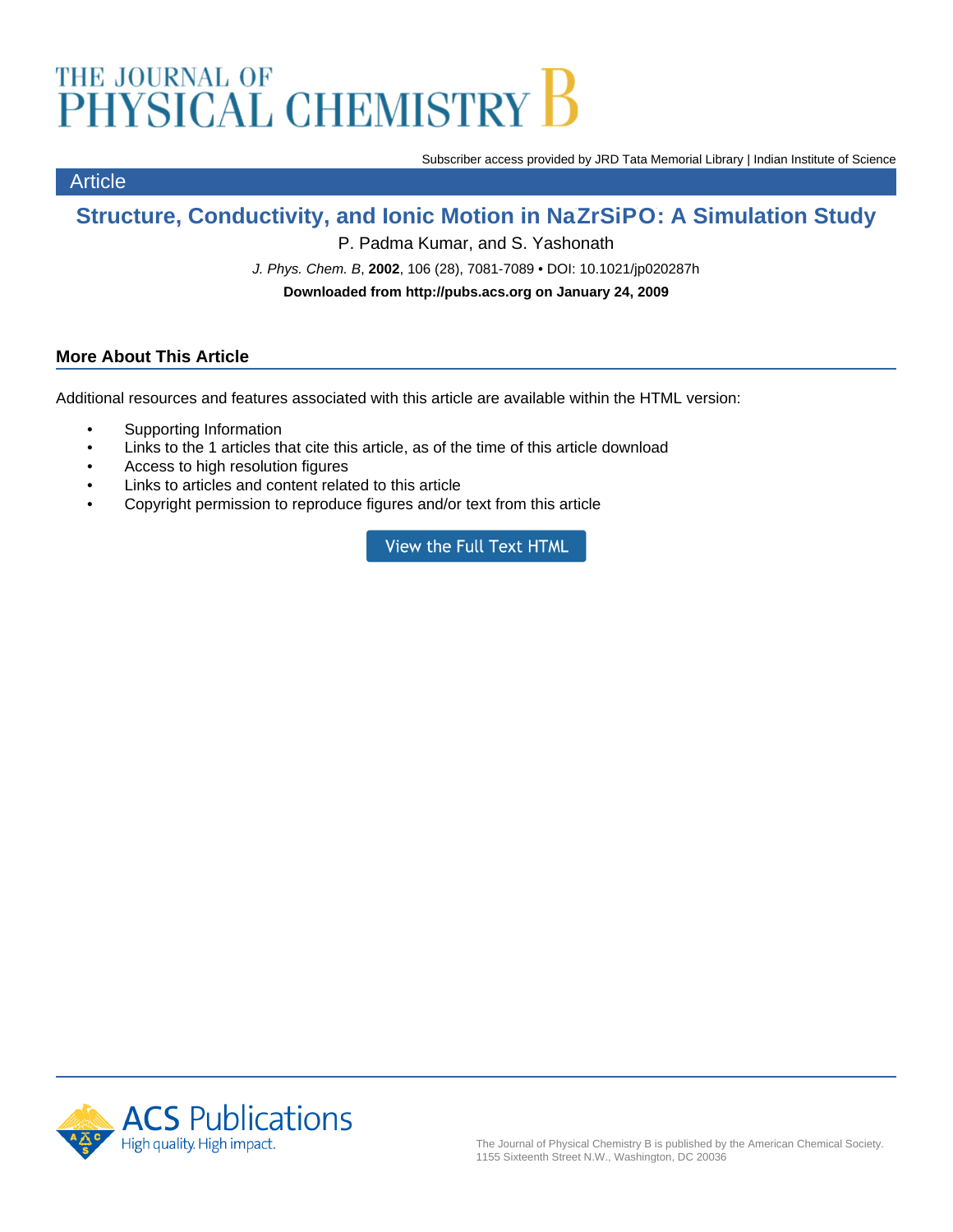### **Structure, Conductivity, and Ionic Motion in Na1**+*<sup>x</sup>***Zr2Si***x***P3**-*<sup>x</sup>***O12: A Simulation Study**

**P. Padma Kumar† and S. Yashonath\***

*Solid State and Structural Chemistry Unit, Indian Institute of Science, Bangalore, India - 560 012 Recei*V*ed: January 30, 2002; In Final Form: April 30, 2002*

Constant-pressure, constant-temperature variable-shape simulation cell Monte Carlo and microcanonical ensemble molecular dynamics simulation of superionic conducting rhombohedral phase of Nasicon,  $\text{Na}_{1+x}\text{Zr}_2\text{Si}_x\text{P}_{3-x}\text{O}_{12}$ ,  $0 \le x \le 3$ , at a temperature of 600 K is reported. Changes in structure, conductivity, hop path, site occupancies, bond lengths of framework atoms with composition are discussed. Average Na(1)-<sup>O</sup> distance shows a peak at  $x = 2$ , while Na(2)-O distance shows a monotonic increase. Sum of the sodium occupancies at Na(1) and mid-Na sites adds up to a constant value of one which supports the conclusion of Boilot et al.<sup>1</sup> based on X-ray diffraction. Occupancy of Na(1) site attains a minimum at  $x = 2$ . The predominant conduction channel (which carries more than 90% of the sodium ions) is found to be the one connecting Na(1)-mid-Na-Na(2). Density contours for sodium, depicting this conduction channel, are reported. Free energy profile along the conduction channel suggests that entropy contribution cannot be neglected. The mid-Na site is not associated with a free energy minimum.

#### **I. Introduction**

The discovery of NaZr<sub>2</sub>(PO<sub>4</sub>)<sub>3</sub> by Hong<sup>2</sup> and Goodenough et al*.* <sup>3</sup> attracted considerable attention of materials scientists. In his pioneering work Hong showed that it is possible to synthesize a series of materials of the general formula  $\text{Na}_{1+x}\text{Zr}_2\text{Si}_x\text{P}_{3-x}\text{O}_{12}$  with  $0 \leq x \leq 3$  and that the material  $\text{Na}_3\text{Zr}_2\text{Si}_2\text{PO}_{12}$  (the composition with  $x = 2$ ) is an excellent ionic conductor. The conductivity of  $Na<sub>3</sub>Zr<sub>2</sub>Si<sub>2</sub>PO<sub>12</sub>$  above 443 K was found to be comparable to that of Na-*â*-alumina, with many an advantage in practical applications as a fast ion conductor.2 Henceforth, materials with topology and structure similar to those of  $Na<sub>3</sub>Zr<sub>2</sub>Si<sub>2</sub>PO<sub>12</sub>$  are referred to as Nasicons (for Na-SuperIonic Conductors), irrespective of whether they classify as superionic conductors or not and whether other alkali ions replace Na. Apart from being potential candidates as solid electrolytes, Nasicon-type materials find enormous applications in nuclear waste disposal, $4$  as gas sensors, as low expansion ceramics,4-<sup>6</sup> and as thermal-shock-resistant materials.7 Recently the porous glasses of Nasicons have been found to show promising catalytic activities as well.8

These materials exhibit many useful as well as interesting properties which are often attributed to their unique structural features. They have an open framework structure, consisting of corner-linked  $ZrO_6$ -octahedra and  $(Si/P)O_4$ -tetrahedra. The resulting covalently bonded framework is highly stable and at the same time flexible. This flexibility allows it to incorporate alkali ions of different sizes  $(L<sup>+</sup>, Na<sup>+</sup>, K<sup>+</sup>, Rb<sup>+</sup>, and Cs<sup>+</sup>)$  and for certain alkali ions such as  $Na^+$ , in varying amounts as well.<sup>2,6</sup> These materials in general exhibit low and anisotropic thermal expansions. It is also possible to synthesize near zero-thermal expansion materials of Nasicons, through incorporation of suitable ions such as Ca and Sr in the alkali ion sites $4$  or by replacing a few of the tetravalent ions (Zr ions) by Na ions.5

The low-temperature structure of  $Na_{1+x}Zr_2Si_xP_{3-x}O_{12}$  for  $x \le 1.6$  and  $x \ge 2.4$  is rhombohedral (hexagonal) with an R3c space group.<sup>2,9</sup> The compounds in the above range of compositions are not known to exhibit any phase transitions up to their melting points ( $>1650$  °C). At low temperature, the members of  $\text{Na}_{1+x}\text{Zr}_2\text{Si}_x\text{P}_{,3-x}\text{O}_{12}$  in the range 1.6 < *x* < 2.4 (the SICs) show a slight distortion to the monoclinic structure and the space group is  $B2/c$ <sup>1,2,9,10</sup> This low-temperature monoclinic structure transforms to rhombohedral structure at around  $T_t \approx 420 \text{ K}^{1,9}$ This transition is suggested to be a second-order *λ* transition. The transition is also accompanied by an increase in conductivity and over the transition region (400 K  $\leq T_t \leq 460$  K) the activation energy gradually reduces to half its value in the monoclinic phase.<sup>9,10</sup>

The high-temperature rhombohedral  $R\overline{3}c$ -phase is the one of particular interest here, due to its high ionic conductivity. A particularly interesting aspect of  $\text{Na}_{1+x}\text{Zr}_2\text{Si}_x\text{P}_{3-x}\text{O}_{12}$  is that as the composition, *x*, increases the conductivity initially increases, by many orders of magnitude, up to an  $x \approx 2$ . Beyond this it decreases showing<sup>9</sup> an anomalous peak near  $x = 2$ . This anomalous variation in conductivity with composition is associated with a similar anomalous variation of the *c*-axis of the rhombohedral unit cell.<sup>1</sup> Many authors have attributed the high conductivity around  $x = 2$ , to the opening up of the bottleneck caused by the peak in the *c*-axis near  $x = 2$ .<sup>11,12</sup> In contrast, Boilot et al*.*, <sup>1</sup> who have carried out a comprehensive study of anomalous variation in conductivity, conclude that the most important single reason for the high  $Na<sup>+</sup>$  conductivity observed near  $x = 2$  is the high sodium-sodium correlation arising from their strong Coulombic repulsion.<sup>1</sup> More careful investigations are needed to obtain insight into which of these two factors plays a major role in the observed increase in conductivity. Different groups have suggested different pathways for Na+ migration.<sup>11,13,14</sup> Even after numerous experimental investigations, in the past three decades, many aspects of the ionic motion in these materials remain poorly understood.

Recently a few theoretical efforts have also been made to understand some of these aspects of ionic motion in Nasicontype solids. Martınez-Juárez et al.<sup>15</sup> have studied the effect of the size of the bottleneck on  $Li^+$  motion in  $LiMM'(PO_4)_3$ , where

<sup>\*</sup> Corresponding author. E-mail: yashonath@sscu.iisc.ernet.in.

<sup>†</sup> E-mail: padma@sscu.iisc.ernet.in.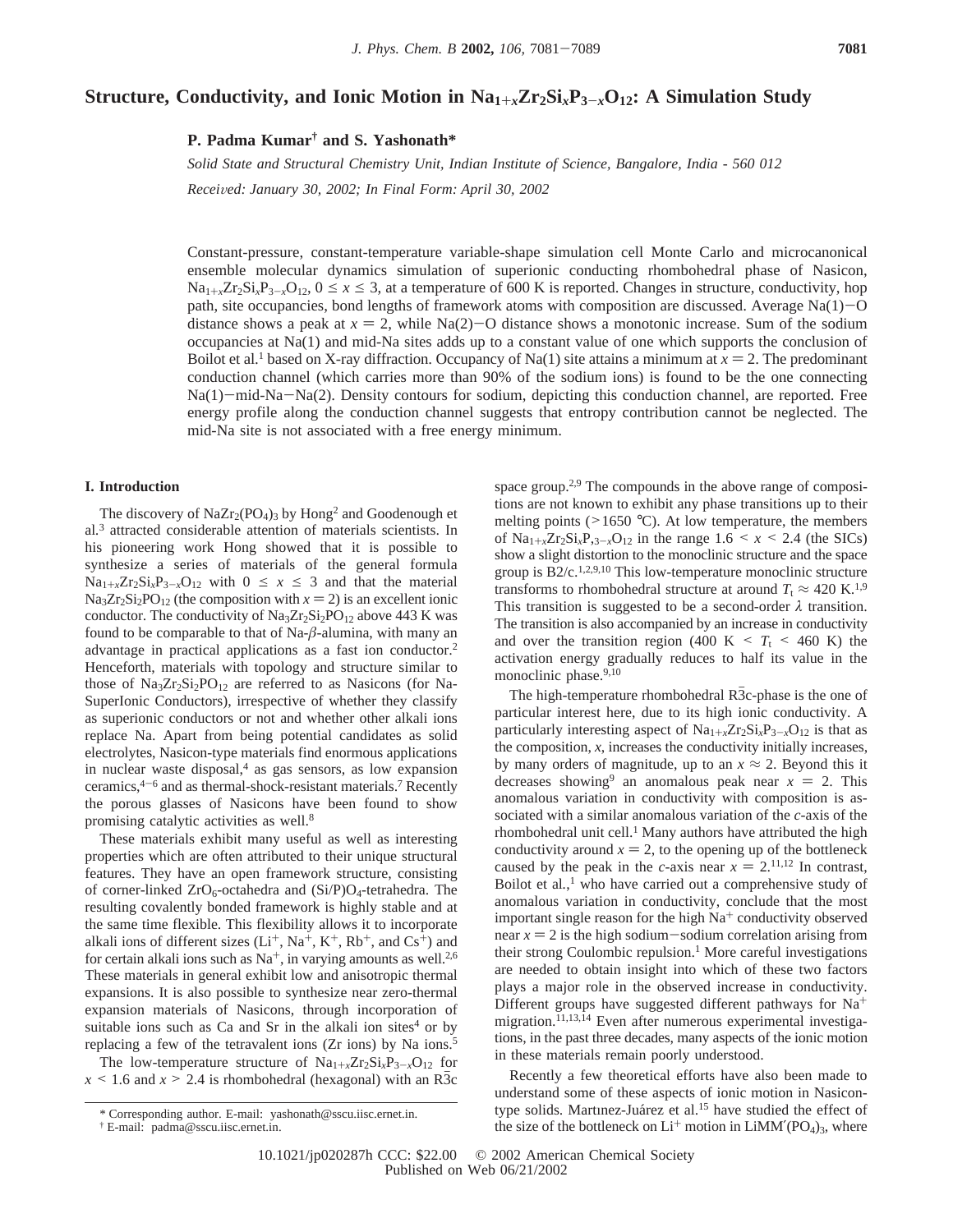$M, M' = Ge$ , Ti, Sn, Hf. They employ a Distance Least Square (DLS) method to substantiate their experimental findings. Yet another interesting study in the present context is by Daniele  $Mazza<sub>16</sub>$  who has investigated the variation in activation energy with composition as well as the preferred ionic pathway for conduction. An interesting observation of the study is that distortion of the structure, from the ideally stacked polyhedra, enhances the conductivity. The study makes use of a bond valence equation (BVE) and suffers from some limitations as it is based on a rigid framework model-neglecting the framework motions—and long-range Coulombic interactions are not accounted for.16 These methods also have the inherent drawback of not being able to probe ion dynamics.

Classical molecular dynamics (MD) and Monte Carlo (MC) techniques have been extensively used, as complementary to experimental probes, in elucidating the nature of the ionic motion and related aspects of superionic conductors in the last three decades. These simulation techniques make use of a model interionic potential that can reproduce the well-established experimental results. Of the most successful model potentials in the past, those by Vashishta and Rahman on AgI <sup>17</sup> and by Walker and Catlow on Na- $\beta$ -alumina<sup>18</sup> are particularly noteworthy. The development of interionic potentials are quite tedious, particularly in the case of relatively complex materials such as Nasicons. Recently we have proposed a model potential<sup>19</sup> to study  $Li^+$  motion in  $LiZr_2(PO_4)$ <sub>3</sub> that correctly reproduces the known properties of these solids. The model was subsequently employed to understand the dependence of ion mobility in Nasicon-type solids on the size of the mobile ion as well as the size of the bottleneck.20 In these MD simulations using the proposed<sup>19</sup> model interionic pair potential, the framework was kept rigid and only the variables associated with  $Li<sup>+</sup>$  ions were integrated. This model would be found inadequate in the study of  $Na_{1+x}Zr_2Si_xP_{3-x}O_{12}$ , where considerable distortions of the framework (through coupled rotations of the polyhedra) and variation in lattice parameters are observed with composition  $x$ <sup>1,21</sup> Recently, we have proposed a complete interionic potential between alkali ion and other atoms of the framework as well as between the framework atoms themselves.<sup>22</sup> This potential seems to predict the variation of lattice parameters and conductivity on composition correctly.22 Here we report extensive simulations at eight different compositions  $(x = 0, 0.5, 1.0, 1.5, 2.0, 2.5, 2.7,$  and 3.0). Analysis of MD trajectories is carried out to derive insight into structure, conductivity, ion occupancy at various sites, hop path from one site to another, and free energy. These provide fresh insights into ion conduction in these materials.

#### **II. Intermolecular Potential**

An interionic pair potential proposed recently,<sup>22</sup>

$$
\phi(r_{ij}) = \frac{q_i q_j r_{ij}}{r_{ij}} + \frac{A_{ij} (\sigma_i + \sigma_j)^{n_{ij}}}{r_{ij}^{n_{ij}}} - \frac{C_{ij}}{r_{ij}^6}
$$
(1)

where  $q_i$  is the charge and  $\sigma_i$  is the ionic radii of the *i*th ion, has been employed in the present study.  $A_{ij}$  and  $C_{ij}$  are, respectively, the overlap-repulsive energy and dispersion energy of ion pairs *i* and *j*. Here *i* and *j* refer to Na, Zr, Si, P, and O.

The parameters of the potential have been determined by fitting to the structure and conductivity of just one single composition  $(x = 2)$ , viz., Na<sub>3</sub>Zr<sub>2</sub>Si<sub>2</sub>PO<sub>12</sub>, at just one single temperature,  $T \sim 600$  K in the following way.

An account of the strategy adopted in deriving the parameters of the interionic potential for  $Na_{1+x}Zr_2Si_xP_{3-x}O_{12}$ :

**TABLE 1: Interaction Potential Parameters for X**-**<sup>O</sup>** (where  $X = Na$ ,  $Zr$ ,  $Si$ ,  $P$ , and  $O$ )<sup>*a*</sup>

| species X | $q_{\rm X}$ ( e ) | $\sigma_{\rm X}$ (Å) | $A_{XO}$ (eV) | $C_{XO}$ (eV $\AA$ <sup>6</sup> ) | $n_{\rm XO}$ |
|-----------|-------------------|----------------------|---------------|-----------------------------------|--------------|
| Na        | 0.702             | 1.13                 | 0.1716        | 0.000                             | 9            |
| Zr        | 2.808             | 0.86                 | 1.2126        | 11.917                            | 9            |
| Si        | 2.808             | 0.40                 | 2.8059        | 11.529                            | 9            |
| P         | 3.510             | 0.31                 | 3.6158        | 9.279                             | 9            |
| $\Omega$  | $-1.404$          | 1.21                 | 0.3252        | 47.999                            |              |
|           |                   |                      |               |                                   |              |

 $^{a}$  *A<sub>Na Na</sub>* = 5 eV,  $n_{Na\ Na}$  = 11, and all the other  $A_{ii}$  and  $C_{ii}$  values that are not listed above are assumed to be zero.

1. A set of initial values were chosen to start with for the parameters  $q_i$ ,  $A_{ij}$ , and  $C_{ij}$ . The values of  $\sigma$  were taken from Huheey.<sup>23</sup>

2. The *Aij* and *Cij* values were adjusted to reproduce the bond lengths, coordination numbers of bonded species, and rdf's (obtained from MD simulations at 600 K) of the experimental X-ray structure<sup>24</sup> at  $x = 2$  and 623 K.

3. The pressures again obtained from MD simulations were adjusted to yield as close a value as possible to the atmospheric pressure by adjusting the charges and *Cij* values.

4. The former were more effective in obtaining the correct pressure. We also ensured that the melting point of the solid is high by suitable scaling of all parameters.

5.  $A_{\text{NaO}}$  is adjusted to reproduce the conductivity.

6. Parameters associated with Na-Na interaction also influence the properties.

MD is carried out iteratively after every refined set of parameters. Every time, the resulting structure and conductivity from MD are compared with experiments and further adjustments in parameters are made based on the criteria discussed above. The procedure is repeated until MD results are close to the experimental data. It may be noted that a change in a single parameter can alter several properties and adjustment in more than one parameter is required to get agreement in a single property. The above-discussed procedure is one of the many ways of achieving an optimized set of parameters. The parameters are given in Table 1.

#### **III. Simulation Details**

We have chosen to carry out constant-temperature and constant-pressure Monte Carlo calculations with variable-shape simulation cell<sup>25</sup> (NPT-MC) to obtain the lattice parameters. Microcanonical ensemble molecular dynamics (NVE-MD) simulations<sup>26</sup> have been carried out to obtain structural and dynamical properties. The lattice parameters for the latter simulation were those obtained from NPT-MC simulations. This procedure was adopted for the following reason. First, dynamical properties of interest are best obtained from MD simulations performed in the microcanonical ensemble rather than canonical or NPT ensemble since the latter requires a somewhat arbitrary choice of *Ws*, the mass associated with the *s* variable in the Nose formulation.27 There is no unambiguous way of choosing *Ws*. This procedure will yield results identical to those obtained from constant-pressure, constant-temperature MD simulations.

**A. NPT-MC Simulation.** Variable-shape NPT-MC simulations at 600 K and 1 atm pressure were carried out initially. The starting configuration for these runs were the X-ray diffraction structure of Boilot et al*.* <sup>24</sup> Note that X-ray studies are unable to distinguish between the Si and P positions. Their positions were therefore fixed such that they are evenly distributed in the Si/P site across the unit cell at the beginning of the simulation. Displacements to alter the size and shape of the simulation cell are attempted every four MC moves. Each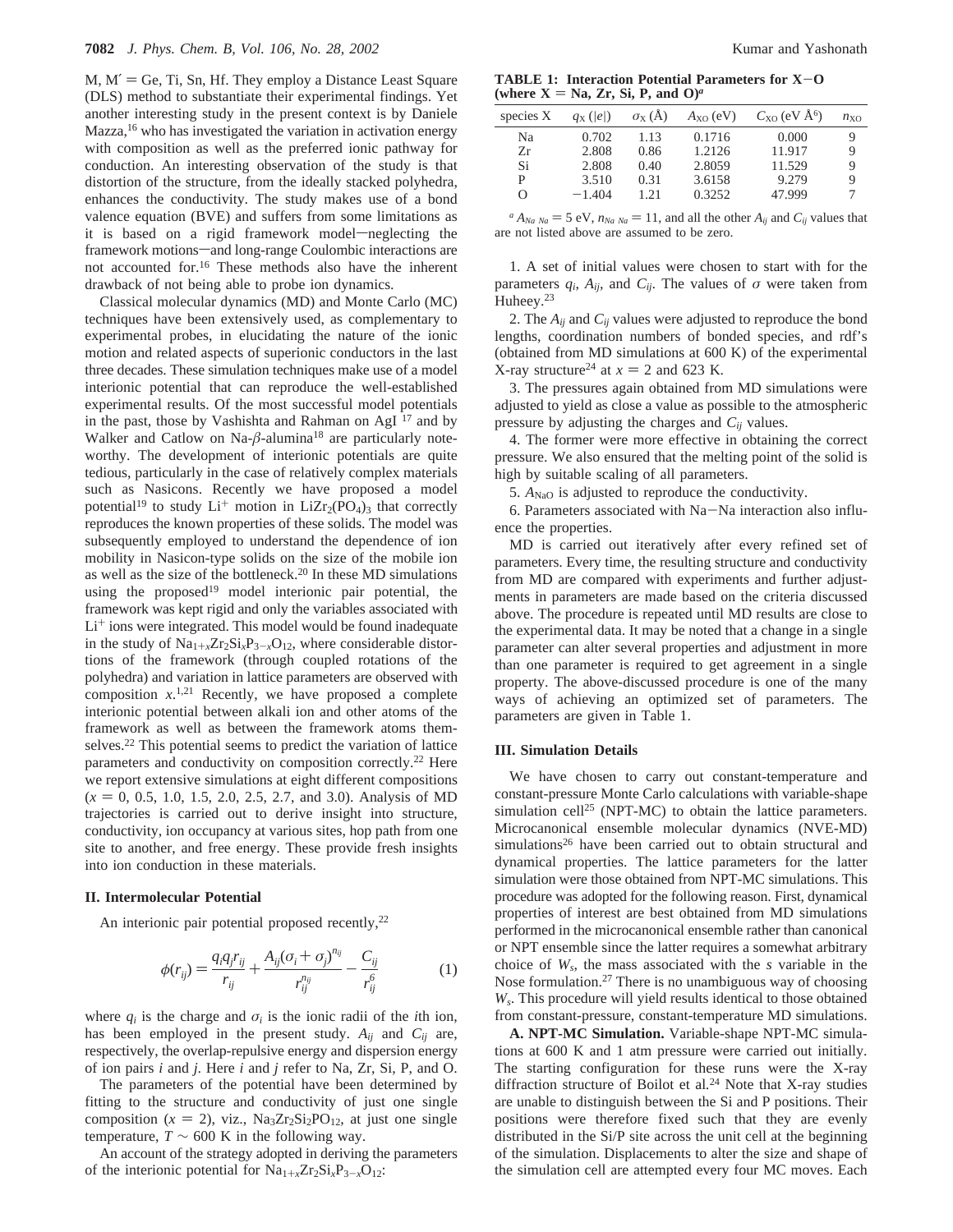MC move consists of an attempt to move all the particles within the simulation cell once, chosen sequentially. Properties are calculated for  $20 \times 10^3$  MC steps after devoting  $15 \times 10^3$  steps for proper equilibration of the system. These simulations yield the volume and cell parameters  $(a, b, c, \alpha, \beta, \text{ and } \gamma)$  as well as the atomic positions under a given set of external conditions. Simulations have been carried out for eight different compositions,  $x = 0, 0.5, 1.0, 1.5, 2, 2.5, 2.7,$  and 3. Size of the simulated system is  $3 \times 3 \times 1$  unit cells. At  $x = 0$ ,  $N = 972$  ions which progressively increases to 1134 for  $x = 3$ . The simulation cell is of size  $26.673 \times 26.673 \times 22.87$  Å at  $x = 0$ . A cut-off radius of 11.4 Å has been employed.

**B. NVE-MD Simulation.** The NVE-MD simulations were performed, at the desired temperature of 600 K, in a rhombohedral simulation cell with cell parameters (*a*, *b,* and *c*) obtained from variable-shape NPT-MC simulations. The initial configuration of ions for the NVE-MD simulations were the final configurations from NPT-MC simulations. Initial velocities were chosen from a Maxwellian velocity distribution for 600 K. The velocity form of the Verlet algorithm with an integration time step  $\Delta t = 2.5$  fs is found to yield good energy conservation. An equilibration of over 200 ps was followed by a production run of 1 ns. For four compositions  $(x = 0, 1, 2, \text{ and } 3)$  NVE-MD simulations were carried out with lattice parameters at  $T \sim 600$  K reported by X-ray<sup>5,14,24</sup> and neutron<sup>12</sup> diffraction studies as well. The results are essentially the same.

#### **IV. Results and Discussion**

**A. Framework Structure.** The structure  $(R\overline{3}c)$  of Nasicons may be described as consisting of corner-sharing PO4/SiO4 tetrahedra and  $ZrO<sub>6</sub>$  octahedra interconnected to give rise to a three-dimensional network through which the alkali ions can move. Each octahedron is connected to six tetrahedra and each tetrahedron is connected to four octahedra. Zr-O, Si-O, and <sup>P</sup>-O radial distribution functions (rdf's) are shown in Figure  $1(a-c)$  for the low-temperature structure, R3c, at  $x = 0, 1, 2$ , and 3. For comparison, we indicate the position of the peak for the  $x = 2$  composition of Nasicon reported by Boilot et al.<sup>24</sup><br>using X-ray diffraction, by means of vertical lines, (beight of using X-ray diffraction, by means of vertical lines, (height of the line proportional to the intensity). The average bond lengths for bonded pairs  $(Zr-O, Si-O, and P-O)$  have been obtained by averaging over all first coordination oxygen shells of the corresponding atom and over all MD steps. These are compared with the X-ray<sup>14,24,28</sup> and neutron<sup>12</sup> diffraction values in Table 2. Changes in the bond lengths of  $Zr-O$ ,  $Si-O$  and  $P-O$  with composition may be seen. The coordination numbers for Zr, Si and P are seen to be 6, 4 and 4 oxygens at all compositions as expected. In addition, average  $Na(1)-O$ ,  $Na(2)-O$  and mid Na-O distances are listed in Table 2. These have been obtained when the Na<sup>+</sup> is within 0.8 Å of the corresponding site (Na(1), Na(2), or mid-Na).

Bond angles in Nasicons may play an important role in the changes observed in both structure and conductivity with composition. Table 3 lists the average O-Zr-O, O-Si-O, <sup>O</sup>-P-O, Zr-O-Si, and Zr-O-P bond angles at different compositions along with X-ray diffraction results reported by Hazen et al.<sup>28</sup> for  $x = 0.11$ . The O-Zr-O, O-Si-O, and  $Q-P$ -O are the angles within the polyhedra and are expected <sup>O</sup>-P-O are the angles within the polyhedra and are expected to be more stiff, while Zr-O-Si and Zr-O-P are the angles between polyhedra whose flexibility is important for rotation of polyhedra which have been found to play an important role in structural and other property variations with composition. Note that the  $O-Zr-O$  and  $O-(Si/P)-O$  angles are close to 90° and 109.5°, respectively, suggesting the presence of ideal



Figure 1. The radial distribution functions (rdf's) for ion pairs (a) Zr-O, (b) Si-O, and (c) P-O for four compositions  $(x = 0, 1, 2,$  and 3), from NVE-MD at 600 K, are compared with those from the experimental structure of  $\text{Na}_3\text{Zr}_2\text{Si}_2\text{PO}_{12}$ . The rdf's from NVE-MD are displaced along the *Y*-axis for clarity. The rdf's calculated from the X-ray structure24 is shown as a bar plot.

**TABLE 2: The Na**-**O Distances at Na(1), Na(2), and Mid-Na Sites as Well as the Zr**-**O, Si**-**O, and P**-**O Bond Lengths from NVE-MD Are Compared with Experiments**

| $\boldsymbol{x}$   |                         |                         | $Na(1)-O$ $Na(2)-O$ (mid-Na)-O $Zr-O$ $Si-O$ $P-O$ |                         |                                         |       | ref                               |
|--------------------|-------------------------|-------------------------|----------------------------------------------------|-------------------------|-----------------------------------------|-------|-----------------------------------|
|                    |                         |                         |                                                    |                         |                                         |       |                                   |
| $\Omega$<br>0.11   | 2.725<br>2.597          |                         | 2.615                                              | 2.052<br>2.070          |                                         | 1.518 | 1.522 $exp28$                     |
| 1<br>$\mathbf{1}$  | 2.773<br>2.657          | 2.712<br>2.671          | 2.595                                              | 2.070<br>2.072          | 1.628 1.521<br>$1.552^a$                |       | expt <sup>12</sup>                |
| 2<br>2<br>2.09     | 2.846<br>2.703<br>2.688 | 2.769<br>2.686<br>2.686 | 2.632<br>2.48                                      | 2.068<br>2.074<br>2.076 | 1.627 1.521<br>$1.588^{a}$<br>$1.592^a$ |       | expt <sup>12</sup><br>$expt^{24}$ |
| 3<br>$\mathcal{R}$ | 2.671<br>2.540          | 2.748<br>2.709          | 2.593                                              | 2.060<br>2.084          | 1.627<br>1.622                          |       | expt <sup>14</sup>                |

*a* Average of Si-O and P-O bond lengths.

**TABLE 3: Some Select Bond Angles (in degrees) from NVE-MD**

| $\boldsymbol{x}$     | $O - Zr - O$   |        |                  | $O-Si-O$ $O-P-O$ $Zr-O-Si$ $Zr-O-P$ |                  |
|----------------------|----------------|--------|------------------|-------------------------------------|------------------|
| $\Omega$<br>$0.11^a$ | 89.87<br>89.95 |        | 109.28<br>109.65 |                                     | 155.35<br>150.75 |
|                      | 90.06          | 109.04 | 109.25           | 150.44                              | 156.18           |
| 2                    | 89.97          | 109.23 | 109.04           | 152.61                              | 156.00           |
| $\mathcal{R}$        | 89.92          | 109.26 |                  | 151.68                              |                  |

*<sup>a</sup>* From X-ray diffraction.28

octahedra and tetrahedra. The Zr-O-P angles are generally found to be larger than  $Zr-O-Si$  by about  $3-5^\circ$ .

It is well-known in the literature that the substitution of the larger Si ion in place of P ions and associated incorporation of counterions  $(Na<sup>+</sup>)$ , as *x* increases from 0 to 3, gives rise to an anomalous increase in the *c* parameter of the rhombohedral cell while the *a* parameter increases monotonically.<sup>1</sup> It is interesting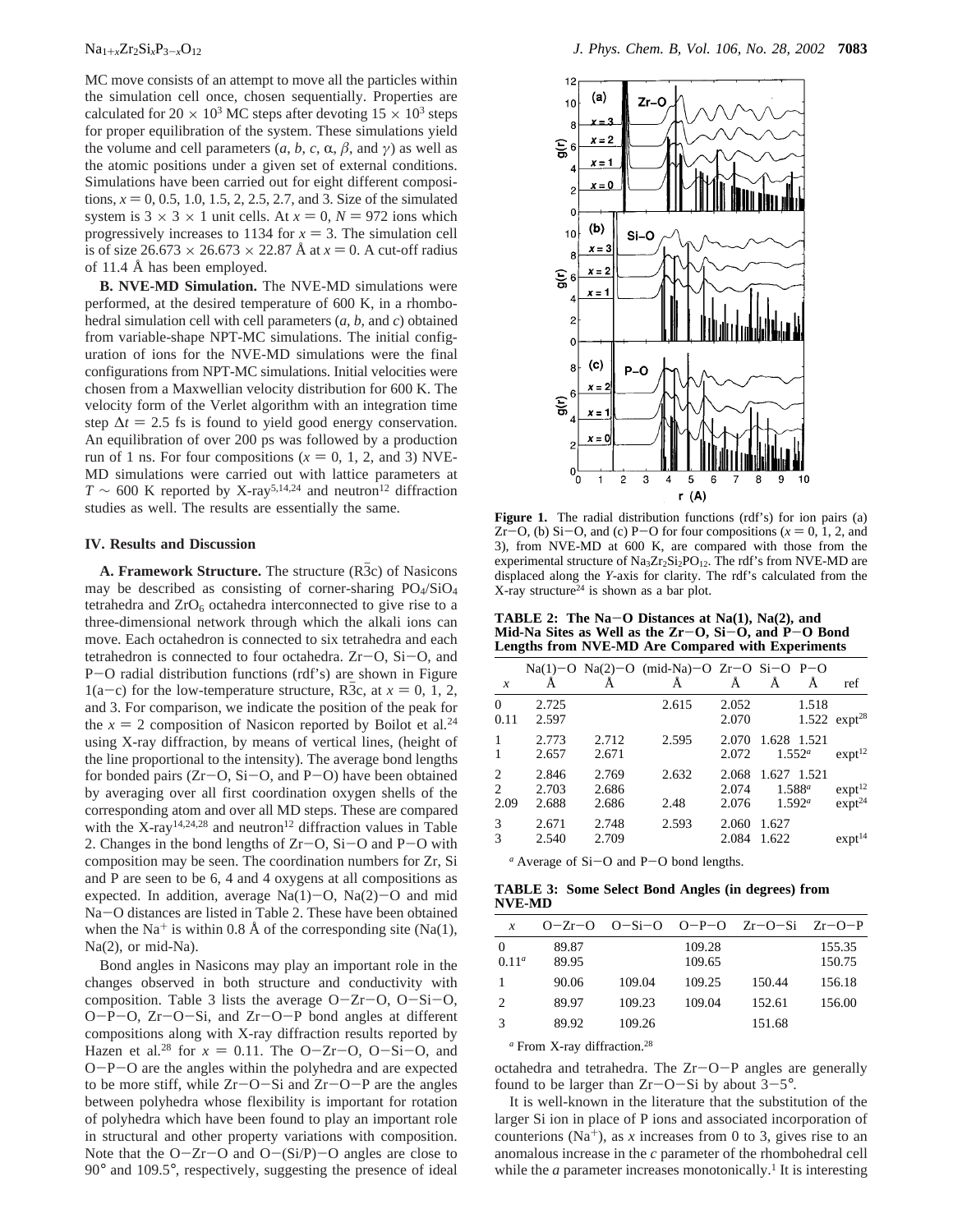

**Figure 2.** Variation of lattice parameters, (a) *a* and (b) *c*, as a function of *x* for  $Na_{1+x}Zr_2Si_xP_{3-x}O_{12}$  from variable-size variable-shape NPT-MC simulation at 600 K. The *a* and *c* from NPT-MC are compared with those from X-ray diffraction performed either at 573 or at 623 K.

that the composition where the maximum of the *c* parameter is observed coincides with the maximum in the conductivity in these materials. Figure 2 shows the variation of the *a* and *c* parameters (obtained as a function of *x* from the NPT-MC simulations). It is seen that the anomalous maximum, near  $x =$ 2, of the *c* parameter (Figure 2b) as well as the monotonic increase of the *a* parameter (Figure 2a) are correctly reproduced by the interionic potential. The other lattice parameters,  $\alpha$ ,  $\beta$ , and  $\gamma$  (the angles of the rhombohedral unit cell), are found to be within 0.5° of the expected values,  $\alpha = \beta = 90^{\circ}$  and  $\gamma =$ 120 $^{\circ}$ . At low compositions ( $x = 0$  and 1), it is seen that the value of the lattice parameter *a* obtained from NPT-MC is slightly higher than the experimental value. The difference is small ( $\leq 0.1$  Å). The difference is probably due to the limited duration of these runs, as we shall see in the next section. More detailed variation of *a* and *c* with *x* obtained in this study suggests that the lattice parameters are successfully reproduced over the whole composition range  $0 \le x \le 3$ . In the case of  $MZr<sub>2</sub>(PO<sub>4</sub>)<sub>3</sub>$ , where M is Li<sup>+</sup>, Na<sup>+</sup>, K<sup>+</sup>, Rb<sup>+</sup>, or Cs<sup>+</sup>, the variations of the lattice parameter upon the substitution of bigger M-cations in place of Li<sup>+</sup> has been well studied in terms of coupled rotations of polyhedra.28-<sup>30</sup> No such explanation for the variation of lattice parameters with composition has been proposed.

Overall it is seen that the geometry of the polyhedra (octahedra and tetrahedra) as well as the angles between the polyhedral units are reproduced well. The lattice parameters and their variation with composition are also in agreement with the X-ray diffraction results available in the literature suggesting that the potential is able to successfully reproduce the structure. We will now look at the other properties.

**B. Conductivity and Ionic Motion.** One of the most interesting and technologically important aspect of Nasicons is their high ionic conductivity. As already explained, the ionic conductivity of these materials exhibit an anomalous peak near  $x = 2$  when plotted as a function of composition.<sup>1,9</sup> This compound at  $x = 2$  has a conductivity of  $\sigma = 0.35 \Omega^{-1}$  cm<sup>-1</sup> at 573 K which is comparable to that of the  $\beta$ -alumina (Na<sub>2</sub>O<sup>+</sup>)  $xAl<sub>2</sub>O<sub>3</sub>$ .<sup>1,2</sup> The Nasicons have certain important advantages,



**Figure 3.** (a) MSDs, from NVE-MD, for different compositions, *x*, and (b) conductivity,  $\sigma_c$  as a function of *x*, for  $\text{Na}_{1+x}\text{Zr}_2\text{Si}_x\text{P}_{3-x}\text{O}_{12}$  from NVE-MD is shown.

such as near isotropic (three-dimensional) mobility of ions, easier synthetic roots, lower sintering temperature, low thermal expansivities, etc., over  $\beta$ -alumina. These are important advantages particularly when considering these materials for battery applications.

The phosphate end member  $(x = 0)$  of  $\text{Na}_{1+x}\text{Zr}_2\text{Si}_x\text{P}_{3-x}\text{O}_{12}$ is a poor conductor<sup>1</sup> (conductivity,  $\sigma_c \approx 2.5 \times 10^{-5} \Omega^{-1}$  cm<sup>-1</sup> at  $T = 573$  K) as is the case with the silicate end member<sup>14</sup> (with  $x = 3$ ,  $\sigma_c = 3.5 \times 10^{-4} \Omega^{-1}$  cm<sup>-1</sup> at 573 K). As we go up the series with increasing  $Na<sup>+</sup>$  content the conductivity rises quite sharply, reaches a maximum ( $\sigma_c = 3.5 \times 10^{-1} \Omega^{-1}$  cm<sup>-1</sup>, at  $T = 573$  K) when  $x \approx 2$  and then falls of f<sup>1</sup> even more sharply when *x* approaches 3. The members of the series with composition in the range of  $1.6 \le x \le 2.4$  have high conductivities above 573 K and therefore qualifies as a superionic conductor. Figure 3a shows the evolution of mean square displacement (MSD) of Na<sup>+</sup> ions with time for compositions  $x = 0.5, 1.0$ , 1.5, 2.0, 2.5, and 2.7. For the two end members (not shown),  $x = 0$  and  $x = 3$ , the MSD reaches a plateau within 2 ps at 0.52 and 0.44  $\AA^2$ , respectively. The diffusion coefficient (*D*) of the  $Na<sup>+</sup>$  ions for each of these compositions is calculated from the slope of the respective MSD. The conductivity,  $\sigma_c$ , is calculated using the Nernst-Einstein relation,

$$
\sigma_c = \frac{N_{\text{Na}}e^2D}{Vk_{\text{B}}T} \tag{2}
$$

where  $N_{\text{Na}}$  is the number of Na<sup>+</sup> ions in the simulation cell of volume *V*, *D* is the diffusivity at temperature *T*, and  $k_B$  is the Boltzmann's constant. The conductivity calculated from the above expression for the various compositions is plotted in Figure 3b. Also shown are the experimental values from Boilot et al.<sup>1</sup> It may be seen that the variation of  $\sigma_c$  with *x* including the anomalous maximum near  $x = 2$  is correctly reproduced. For the two end members  $x = 0$  and 3, the diffusion coefficient and hence the conductivity is too low and MD is unable to estimate the values correctly. Alternative ways, such as those suggested by Chandler and co-workers,  $31,32$  may need to be employed at these compositions. At  $x = 0.5$ , 1, and 2.7, where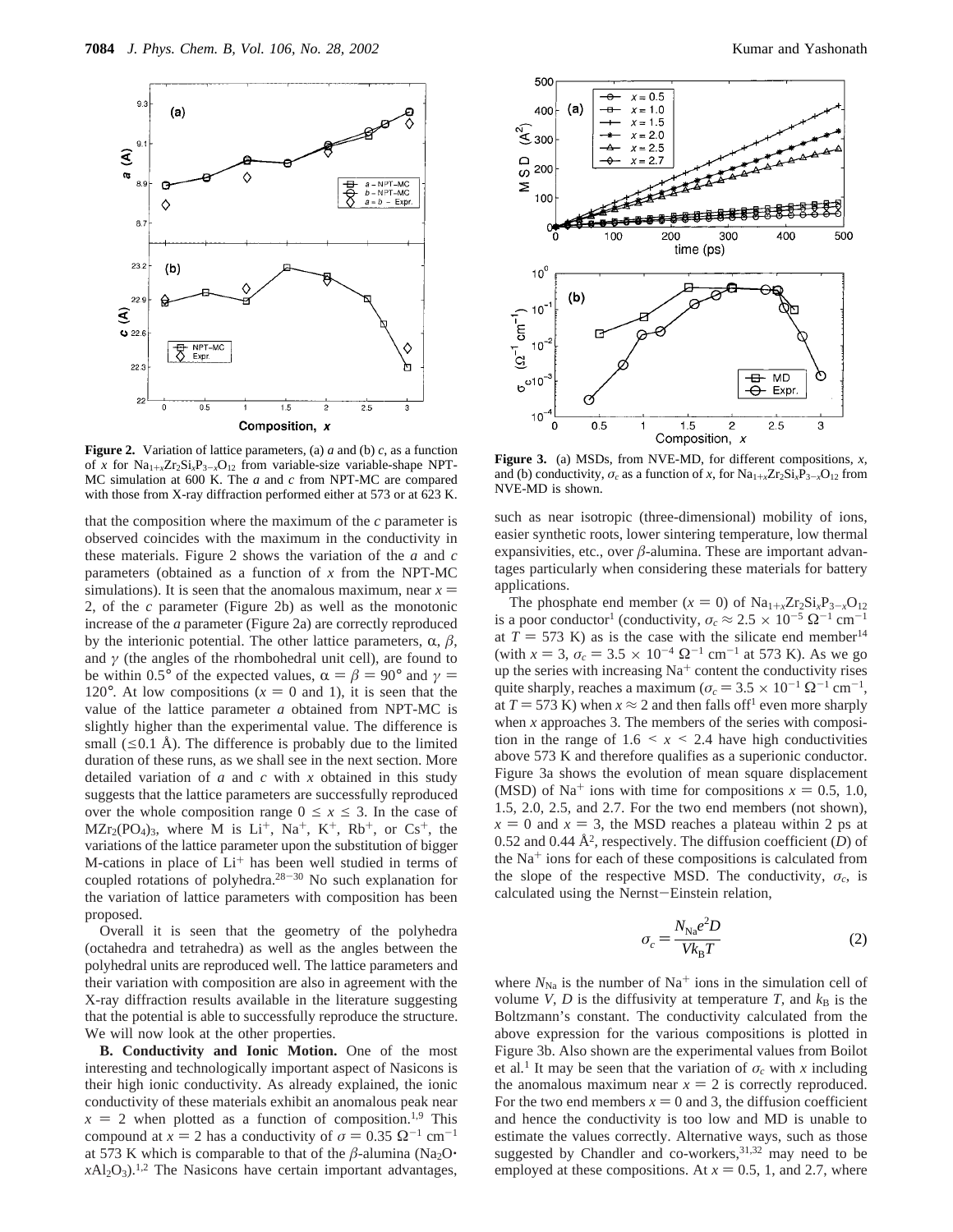

**Figure 4.** The variation of Na-O distances for Na(1)  $(Na(1)-O)$ ,  $Na(2)$  (Na(2)-O), and mid-Na ((mid-Na)-O) sites as a function of composition, *x*, obtained from NVE-MD simulations.

the conductivity is still not very high, MD results are higher than reported by experiments. The difference is again attributable to the slow relaxation. This aspect is evident from the MSD which shows a deviation from linearity. Further, the reduced slope toward the tail  $(400-500 \text{ ps})$  suggests that longer runs might yield lower values of diffusion coefficients and provide more accurate estimates.

*1. Na*<sup>+</sup> *Occupancies.* It is well-known that framework structures with a large number of partially occupied sites with good connectivity across them (pathways with low energetic barriers connecting them) are good candidates for superionic conductor. The Nasicon-framework,  $[Zr_2((Si/P)O_4)_3]$ , is one which offers a large number of sites for  $Na<sup>+</sup>$  to occupy. In the case of rhombohedral  $Na_{1+x}Zr_2Si_xP_{3-x}O_{12}$ , several authors have identified that there are prominently two crystallographically distinct sites Na(1) (the 6b positions) and Na(2) (the 18e positions) which the Na<sup>+</sup> ions can occupy.<sup>2,11-14,33</sup> Cherkaoui et al. in their NMR investigation on NaZr<sub>2</sub>(PO<sub>4</sub>)<sub>3</sub> have suggested that apart from these two sites a third site (referred to as mid-Na site) of low occupancy exists in the pathway connecting the Na(1) and Na(2) sites and midway between the two. $34$  Later single-crystal X-ray diffraction experiments on  $Na<sub>3</sub>Zr<sub>2</sub>Si<sub>2</sub>PO<sub>12</sub>$ by Boilot et al. found that there is considerable Na<sup>+</sup> occupancy in the mid-Na site (36f positions), particularly near  $x = 2$ composition.1,24

The maximum in the conductivity coincides with the maximum in the  $c$  parameter.<sup>1</sup> To understand the relationship between these, we looked at the changes in the framework with composition, *x*. The Na(1) site is at the center of a distorted oxygen octahedra ( $Na(1)O<sub>6</sub>$ ) which is sandwiched between two  $ZrO_6$  along the *c* axis. The Na(2) site, on the other hand, is irregularly eight-coordinated with oxygens forming a  $Na(2)O_8$ polyhedra which is located between the ribbons forming the framework. The mid-Na site is five-coordinated with oxygen (forming mid-NaO<sub>5</sub> polyhedra), out of the five oxygens three are part of the  $Na(1)O_6$  while the other two belong to the  $Na(2)O_8$ . Figure 4 shows the variation of the Na-O distance at the three sites (denoted as,  $Na(1)-O$ ,  $Na(2)-O$ , and (mid-Na) O) as a function of composition *<sup>x</sup>*. The Na-O distance at the various sites also serves as a good measure of the sizes of the corresponding Na-O polyhedra. It is seen that the Na(1) $O<sub>6</sub>$ increases initially, as *x* increases, shows a maximum around  $x = 2$  and then falls off anomalously when  $x = 3$ . The Na(2)O<sub>8</sub> shows a slight expansion as *x* increases. These observations are in good qualitative agreement with the X-ray diffraction results



**Figure 5.** The occupancies of  $Na^+$ , given as the number of  $Na^+$  ions per unit formula  $(1 + x)$ , in the various sites (Na(1), Na(2), and mid-Na), obtained from NVE-MD simulations. The sum of the occupancies in Na(1) and mid-Na is also shown.

at 443 K by Boilot et al.<sup>1</sup> The (mid-Na) $-$ O appears to be more<br>or less constant (within the error bars of simulation) over the or less constant (within the error bars of simulation) over the whole range of compositions. Considering the fact that the  $Na(1)O<sub>6</sub>$  lies between two rigid  $ZrO<sub>6</sub>$  along the *c* axis the anomalous expansion of the  $Na(1)O_6$  with *x* seems to be associated with a similar change in the *c* axis. The slight expansion of the  $Na(2)O_8$  with *x* is probably related to the *a* parameter expansion.

Figure 5 shows the  $Na<sup>+</sup>$  occupancy as a function of composition from NVE-MD at 600 K. It is found that as *x* increases from 0 the occupancy of Na(1) decreases initially, from one, until it reaches a minimum at  $x = 2$  and then increases to its original value of one when  $x = 3$ . On the contrary the occupancy of the mid-Na site shows an anomalous maximum, again, around  $x = 2$ . Here we assign a Na<sup>+</sup> ion to a given site if that ion is within a distance of 0.8 Å from the site position. The position of Na(1), Na(2), and mid-Na were taken from X-ray studies at  $x = 2.0$  composition by Boilot et al.<sup>24</sup> With composition the site positions alter slightly and therefore this may not be the site positions alter slightly and therefore this may not be the best definition. However, it provides an idea of how site occupancies vary with composition. It appears that the anomalous increase in the mid-Na occupancy is at the expense of Na(1) occupancy since the sum of the two (broken line) appears to maintain a constant of one, over the entire range of composition. The occupancy of the  $Na(2)$  site is found to be monotonically increasing with *x* from a value of zero at  $x = 0$  to the maximum possible value of 3 at  $x = 3$ . Boilot et al. have examined this aspect of site occupancies and their possible relevance to the conductivity of  $Na_{1+x}Zr_2Si_xP_{3-x}O_{12}$ .<sup>1</sup> They have suggested a chamical formula: chemical formula:

 $(Na(1) + mid-Na)_{1}(Na(2),\Box_{3-r})Zr_{2}P_{3-r}Si_{r}O_{12}$ 

This equation describes that at all compositions the Na(1) and mid-Na sites share one  $Na<sup>+</sup>$  (per unit formula), while the excess, *x*Na<sup>+</sup>, occupies Na(2) leaving the rest  $(3 - x)$ Na(2) sites vacant. The simulation results are in remarkable agreement with this view of Boilot et al*.* 1

Figure 6 shows the  $Na^{+}-Na^{+}$  rdf's for four different compositions ( $x = 0, 1, 2,$  and 3). The Na<sup>+</sup>-Na<sup>+</sup> rdf's at  $x =$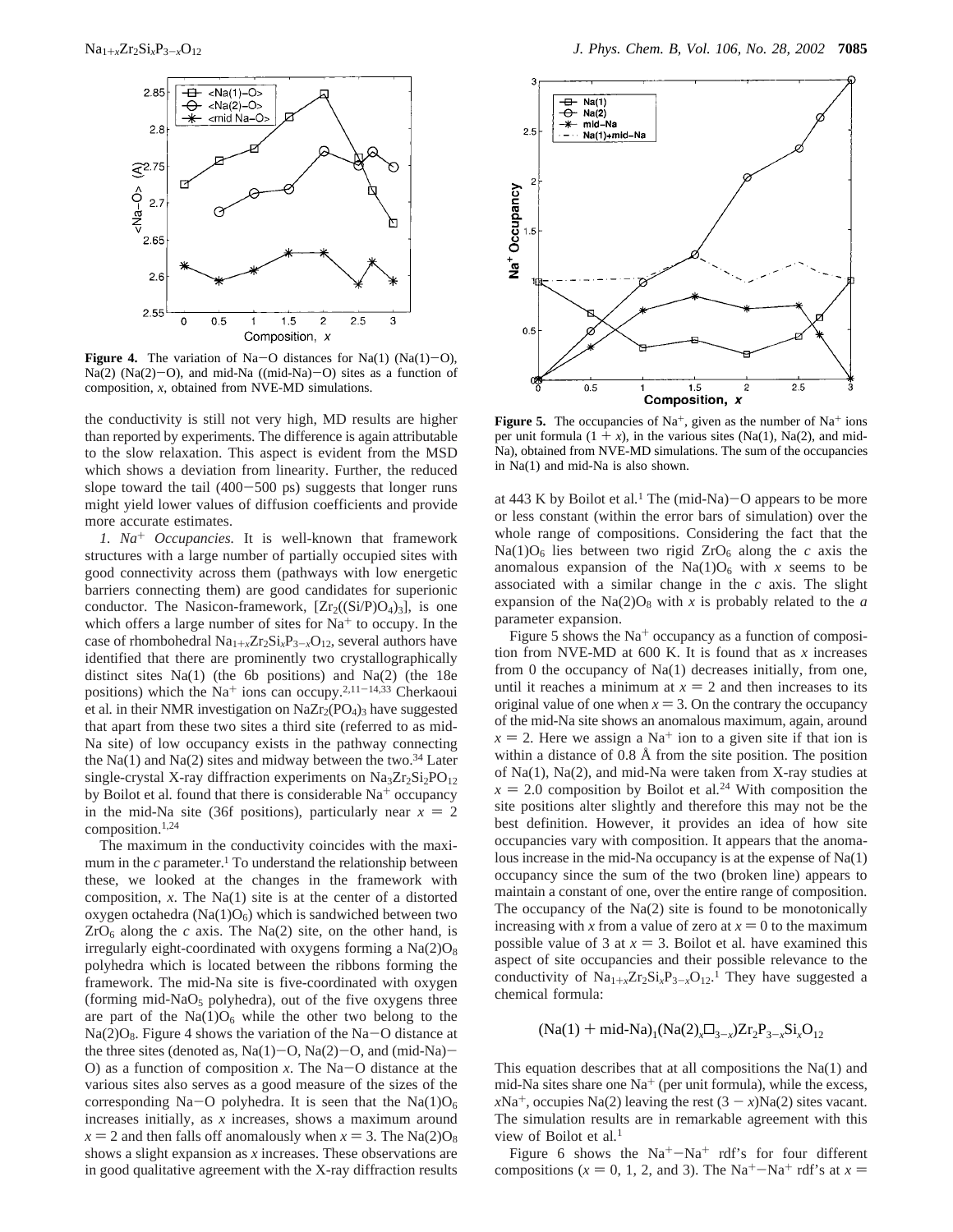

**Figure 6.** The Na<sup>+</sup>-Na<sup>+</sup> rdf for four compositions,  $x = 0, 1, 2$ , and 3, for  $Na_{1+x}Zr_2Si_xP_{3-x}O_{12}$ , from NVE-MD simulations. The sharp peaks seen for the  $x = 0$  and  $x = 3$  compositions suggest the localization of Na<sup>+</sup> ions while the broad diffuse peaks for  $x = 1$  and  $x = 2$  suggest the highly delocalized, long-range motion of ions.

0 shows two peaks at ∼6.3 and 9.1 Å. These distances correspond to first and second nearest neighbor distances of Na(1) (the 6b position) with respect to another Na(1) site. Hence this indicates that for  $x = 0$  the Na<sup>+</sup> ions are localized in Na(1) positions. For  $x = 1$  and 2, more peaks appear in the Na<sup>+</sup>- $Na<sup>+</sup> rdf's indicating that the Na<sup>+</sup> ions are now distributed over$ other available sites (the Na(2) and the mid-Na sites) as well. The peaks are diffuse which indicate that  $Na<sup>+</sup>$  are delocalized. This results in a higher degree of spatial disorder of the Na<sup>+</sup> ions. In the case of  $x = 3$ , the Na<sup>+</sup>-Na<sup>+</sup> rdf shows mainly four peaks over the 10 Å distance. These peaks occur at  $\approx$ 3.3, 4.6, 6.3, and 9.1 Å which corresponds to the nearest neighbor  $Na(1)-Na(2)$ ,  $Na(2)-Na(2)$ ,  $Na(1)-Na(1)$  and next nearest neighbor Na(1)-Na(1) distances, respectively. This is suggestive of the fact that the Na<sup>+</sup> ions now fill all of Na(1) and Na(2) sites (very small occupancy may still be there at mid-Na sites). The appearance of sharper peaks for  $x = 3$  (than for  $x = 1$  or 2) indicates localization of  $Na<sup>+</sup>$  ions. The typical separation between the mid-Na site and Na(1)/Na(2) is  $1.7-1.8$  Å (the exact position of the mid-Na site is found to depend on the composition). It may be noticed that the  $Na^+ - Na^+$  rdf does not show any peak within  $2 \text{ Å}$  in any of the compositions shown. This indicates that when a mid-Na site is occupied the nearest Na(1) and Na(2) sites are forbidden, due to high Coulombic repulsion between the  $Na<sup>+</sup>$  ions. The rdf's are consistent with the occupancies of  $Na<sup>+</sup>$  ions in the various sites shown in Figure 5.

*2. Na*<sup>+</sup> *Hop Path.* It is necessary to understand the exact pathway or hop path of  $Na<sup>+</sup>$  ions to obtain insight into the nature of ionic motion and the factors that influence ionic motion. The pathway of  $Na<sup>+</sup>$  ions has been the subject of much discussion in many of the earlier investigations on Nasicon. However there has been little or no convergence of ideas about this aspect. There are two possible hop paths from which  $Na<sup>+</sup>$  ions can choose, the  $Na(1)-Na(2)$  and the  $Na(2)-Na(2)$ . Tran Qui et al*.* <sup>14</sup> analyzing the size of the bottlenecks for ionic motion along these two paths concluded that  $Na(2)-Na(2)$  hops are more probable than  $Na(1)-Na(2)$  hops as the bottleneck for the  $Na(2)-Na(2)$  was found to be wider (and possibly offers a lower barrier). In contrast, Kohler and Shulz<sup>11,13</sup> analyzing the density distribution of Na<sup>+</sup> along the two paths suggested Na(1)-Na(2)

**TABLE 4: The Fraction of the Na(1)**-**Na(2) and Na(2)**-**Na(2) Hops with Respect to the Total Number of Na**<sup>+</sup> **Hops at the Various Compositions, Calculated from NVE-MD***<sup>a</sup>*

| x   | $Na(1) - Na(2)$ | $Na(2)-Na(2)$ |
|-----|-----------------|---------------|
| 0.0 | 0.000           | 0.000         |
| 0.5 | 0.967           | 0.033         |
| 1.0 | 0.944           | 0.056         |
| 1.5 | 0.985           | 0.015         |
| 2.0 | 0.945           | 0.055         |
| 2.5 | 0.989           | 0.011         |
| 2.7 | 0.998           | 0.002         |
| 3.0 | 0.000           | 0.000         |
|     |                 |               |

 $a$ <sup>r</sup> The Na(1)-Na(1) hops were essentially zero at all values of *x*.



**Figure 7.** The density of Na<sup>+</sup> for  $x = 2.0$  in a plane defined by the *c* axis and  $\bar{r}_{ab}$  which is the component, along the *ab* plane, of the vector joining a given Na(1) site to one of its neighboring Na(2) sites (see the text for details). An Na(1) site is chosen as the origin.

hops are more probable than  $Na(2)-Na(2)$  hops. Mazza,<sup>16</sup> on the basis of bond valence equations also suggested that it is  $Na(1)-Na(2)$  hops that are more probable. The other possible hop path  $(Na(1)-Na(1))$  has not been observed. In the present study we have analyzed all the possible  $Na<sup>+</sup>$  hops to obtain the number of  $Na(1)-Na(1)$ ,  $Na(1)-Na(2)$ , and  $Na(2)-Na(2)$  hops, and the results are given in Table 4. It may be seen that the majority (more than 90%) of hops are between  $Na(1)$  and  $Na(2)$ , for all the compositions where  $Na<sup>+</sup>$  mobility is observed. The considerable occupancy of the mid-Na site provides additional evidence in support of this since the mid-Na site is located in the Na(1)-Na(2) hop path. The Li<sup>+</sup> ion in LiZr<sub>2</sub>(PO<sub>4</sub>)<sub>3</sub> was also found to predominantly traverse the  $Na(1)-Na(2)$  hop path, as recent MD simulations suggest.<sup>19</sup>

Figure 7 shows a contour diagram of the  $Na<sup>+</sup>$  in-plane density defined by the plane consisting of the *c* axis and the component of the vector  $\bar{r}_{ab} = \bar{r} - \bar{r}_c$ , where  $\bar{r}$  is the vector joining a given Na(2) with one of its neighboring but a particular Na(1) and  $\bar{r}_c$ is its component along the *c* axis. The density has been obtained by counting all  $Na<sup>+</sup>$  within a thickness of 0.05 Å of this plane over the entire run length of the NVE-MD. The contour diagram in Figure 7 appears similar to those given by Kohler and Shulz<sup>11,13</sup> in their X-ray diffraction studies (see Figure 5 of ref 11 and Figure 4 of ref 13). The path is curved. It is evident from Figure 7 that Na(1) thermal ellipsoid is elongated along the *ab* plane and contracted along the *c* axis. On the contrary the Na(2) thermal ellipsoid is much longer along the *c* axis while shorter on the *ab* plane. This is in good qualitative agreement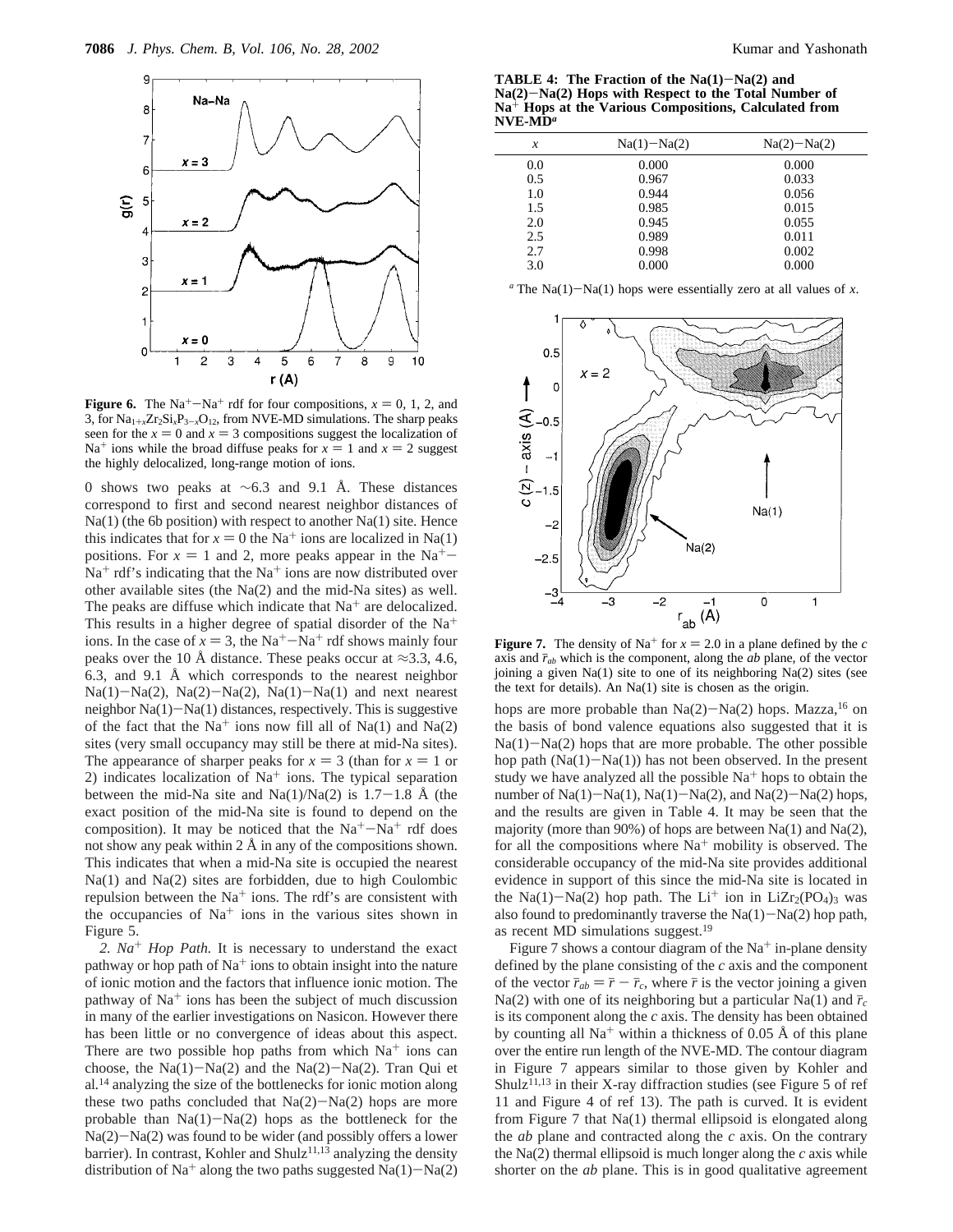

**Figure 8.** An MD trajectory of  $Na<sup>+</sup>$  ion during a hop from Na(1) to Na(2) site. The trajectory generated corresponds to 600 K and  $x = 2$ composition. The positions of Na(1), Na(2), and mid-Na sites suggested by X-ray diffraction study of Boilot et al*.* <sup>24</sup> is also shown as spheres.

with X-ray diffraction results of Tran Qui *et* al.<sup>14</sup> and others.<sup>1,24</sup> The mid-Na site is expected to appear in this conduction channel, at roughly midway, between Na(1) and Na(2) sites. But in this region no island corresponding to a local maximum in density is seen in the contour plot. Instead, a rather smooth density distribution between Na(1) and Na(2) sites is evident. Below we discuss the variation in potential energy and free energy along the hop path.

The actual trajectory of the hop from  $Na(1)$  to  $Na(2)$  is rather complex. Figure 8 shows an MD trajectory of  $Na<sup>+</sup>$  ion traversing from the Na(1) to Na(2) site. This is taken from a run at  $600 \text{ K}$ and  $x = 2.0$ . Note that this is not the average trajectory but is one of the hop trajectories. A simplification of this trajectory in terms of a single scalar quantitiy indicating the progress of the hop from  $Na(1)$  to  $Na(2)$  site will be helpful in understanding the nature of potential energy and other changes along the trajectory.

Therefore, the potential energy profile of the  $Na<sup>+</sup>$  ions as they execute hops from  $Na(1)$  to  $Na(2)$  (or vice versa) is calculated as a function of the distance  $(d_{12})$  of the Na<sup>+</sup> from Na(1) site.  $d_{12}$  is the distance of Na<sup>+</sup> ion from Na(1) site projected along the line connecting the  $Na(1)$  to  $Na(2)$  site to which it hops. This is done by taking the dot product of the vector connecting the Na<sup>+</sup> ion to Na(1) site with the Na(1)- $Na(2)$  line. The potential energy of the Na<sup>+</sup> ion is computed from

$$
u_{\text{Na},i}(\bar{r}_i) = \sum_{j \neq i=1}^{N} \phi(|\bar{r}_j - \bar{r}_i|)
$$
 (3)

where *N* is the total number of atoms in the simulation cell and  $\phi(\bar{r}_i - \bar{r}_i) \equiv \phi(r_{ij})$  is given in eq 1. The position vector of the Na(1) site from which this ion is hopping is then subtracted from  $\bar{r}_i$  and the dot product with the vector from Na(1) to Na(2) is taken to get  $d_{12}$  as mentioned above and  $u_{\text{Na},i}(d_{12})$  is obtained from  $u_{\text{Na},i}(\bar{r}_i)$ . The potential energy profiles for three compositions,  $x = 0.5$ , 2, and 2.7 are shown in Figure 9. Note that the curve in Figure 9 has been obtained by averaging over the MD trajectories and include framework relaxations. The  $x = 0.5$  and



**Figure 9.** Potential energy profile as the Na<sup>+</sup> ion hops from Na(1)– Na(2) through the mid-Na site, obtained from NVE-MD simulations at 600 K.

 $x = 2.7$  are the two end members where nonzero conductivity of Na<sup>+</sup> is observed in simulation, while  $x = 2$  belongs to the high conducting range of compositions. It is seen that for the  $x = 0.5$  the energies of Na(1) and mid-Na sites are lower (hence more favorable) while that of Na(2) is higher. For  $x = 2$  the energies of Na(1), mid-Na, and Na(2) are comparable and the energy profile shows smaller energy barriers for hops between sites. For  $x = 2.7$ , again the profile shows larger variations and Na(1) appears to be higher in energy than Na(2). These findings suggest that ions mobility or conductivity is highest when the potential energy landscape has only moderate or low intensity undulations. This is the case with  $x = 2$  which leads to lower activation energy and high mobility. These findings are identical to that found by Chitra and Yashonath<sup>35</sup> for diffusion of Lennard-Jones sorbates of different sizes within NaY zeolite: a rather flat potential energy landscape was found to be associated with high self-diffusivity. It may appear puzzling (see Figure 9) that for all the compositions the minimum energy is neither at Na(1) or Na(2) but somewhere between, suggesting the mid-Na site is more favored which is not consistent with the  $Na<sup>+</sup>$  occupancies shown in Figure 5. This is because the appropriate quantity to be considered here is the free energy  $(\Delta F)$  which will account for the entropy variations as well as the variations in energy, along the hop path. The entropy contributions are important as different sites have different Na-O distances (see Figure 4) and coordination numbers, which will influence the density of states of  $Na<sup>+</sup>$  ions (or in a crude sense, the volume accessible by  $Na<sup>+</sup>$  ions). The fact that the Na-O distances at the various sites depend on the composition emphasizes the role of entropy on the site occupancies as well as in deciding the free energy barrier for site to site hops.

The free energies have been calculated from the populations of Na<sup>+</sup> ions,  $P(d_{12})$ , over the entire pathway connecting Na(1) and Na(2). Here  $d_{12}$  is treated as the diffusion coordinate akin to a reaction coordinate. The free energy (∆*F*(*d*12)) is calculated  $from<sup>25,36</sup>$ 

$$
\Delta F(d_{12}) = -k_{\rm B} T \ln(P(d_{12})) \tag{4}
$$

where  $T$  is the temperature in Kelvin and  $k_B$  is the Boltzmann constant. The above expression is valid within the canonical ensemble. In the present simulation the sub system consisting of  $Na<sup>+</sup>$  ions is in contact with the larger system consisting of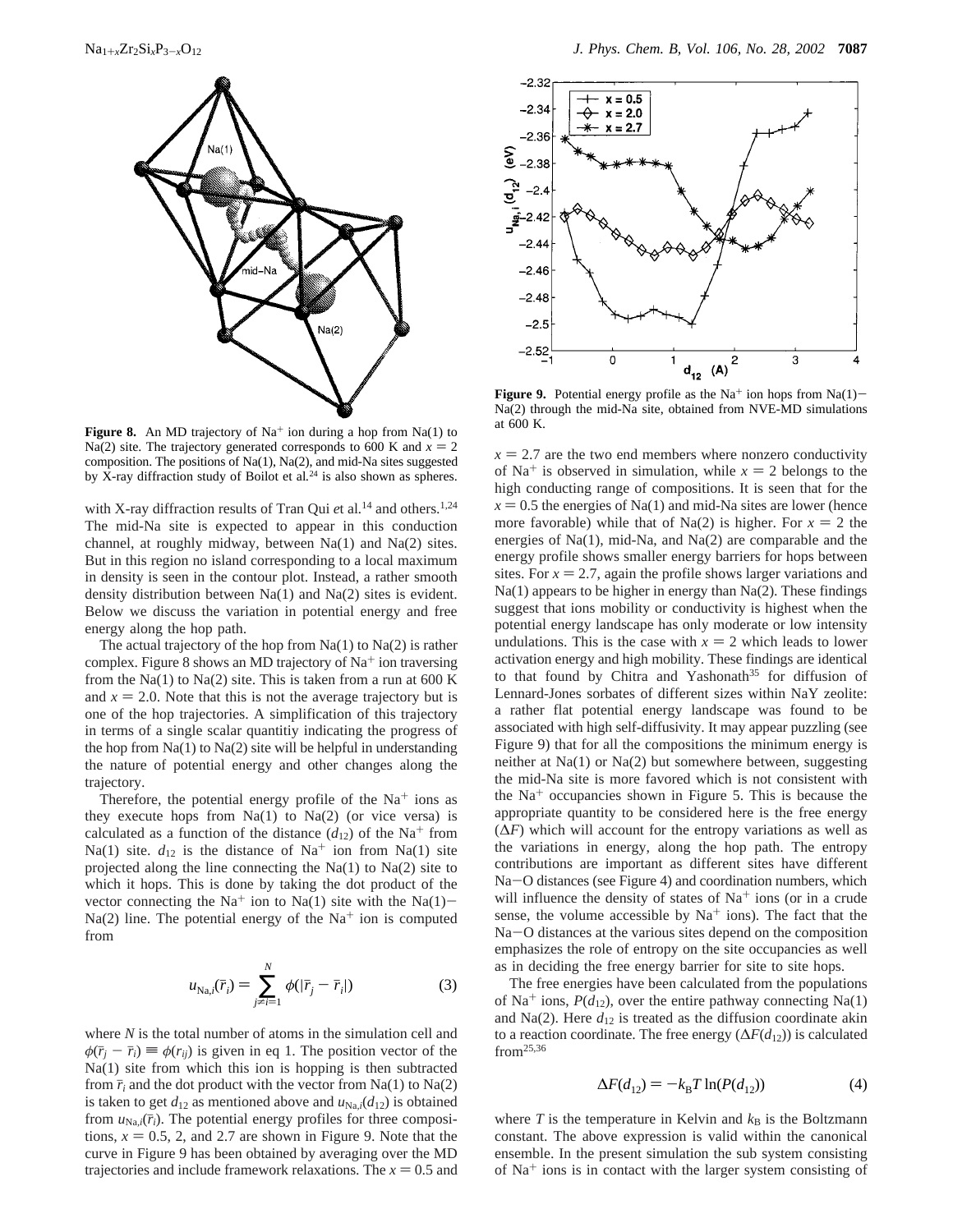

**Figure 10.** (a) The population of Na<sup>+</sup>,  $P(d_{12})$ , along its hop-path, Na(1)-mid-Na-Na(2), as a function of distance,  $d_{12}$ , of the Na<sup>+</sup> from Na(1) and (b) the free energy ( $\Delta F(d_{12})$ ) deduced from  $P(d_{12})$  (eq 4).

the framework ions and therefore they essentially are in the canonical ensemble at constant temperature. The  $Na<sup>+</sup>$  population along the Na(1)-Na(2) path,  $P(d_{12})$ , and the corresponding free energy profiles,  $\Delta F(d_{12})$ , for three different compositions *x* = 0.5, 2, and 2.7, are shown in Figure 10a and 10b, respectively. It can be seen that for  $x = 0.5$  the population of Na(1) is larger than that of Na(2) while for  $x = 2.7$  the population in Na(2) is higher than that in Na(1). For the compositions with low conductance  $x = 0.5$  and 2.7, the free energy barriers for the Na(1) to Na(2) hop is higher compared to that of the high conducting  $x = 2$  composition.

It is seen in Figure 10b that there is no local minimum in the free-energy profile at  $d_{12} = 1.7-1.8$  Å, that corresponds to the mid-Na position. In fact, the mid-Na region corresponds neither to a minimum nor a maximum but is rather flat. We see that at  $x = 2$  there is considerable population (Na<sup>+</sup> of about 0.6) around this region and a somewhat lesser ( $Na<sup>+</sup>$  of 0.3) but nonzero population at  $x = 0.5$  and 2.7. This suggests that mid-Na site is a rather spatially extended one (unlike the Na(1) or Na(2)). Cherkaoui et al.34 found in their NMR studies evidence for the presence of mid-Na site between Na(1) and Na(2). However, none of the X-ray diffraction studies prior to those by Boilot et al*.* <sup>24</sup> could identify this site probably because of the highly delocalized nature of this site. Neutron diffraction experiments on Na3Zr2Si2PO12 by Baur et al*.* <sup>12</sup> also failed to identify this site, even though they do observe a deficiency of around 0.6  $Na<sup>+</sup>$  per unit formula. Note that the deficiency in their density matches well with the density of  $Na<sup>+</sup>$  ions at the mid-Na site obtained by us. The probability distribution function of  $Na^+$ , deduced from their density along the  $Na(1)-Na(2)$  channel through X-ray diffraction studies, also does not show any features in support of the existence of the mid-Na site.<sup>11</sup> This is consistent with the contour diagram of  $Na<sup>+</sup>$  density shown in Figure 7 where no local maximum in density is seen between Na(1) and Na(2). The highly delocalized nature of the mid-Na site around  $x = 2$  is likely to arise from the attempt of Na<sup>+</sup> ions to increase the mean separation among themselves suggesting a high degree of  $Na^+ - Na^+$  correlation. This ion-ion

correlation appears to be one of the causes, among others, for the high  $Na^+$  mobility near  $x = 2$ .

It is evident that the site occupancies (see Figure 5) are higher for the mid-Na site as compared to the Na(1) site for intermediate compositions  $(1.0 \le x \le 2.5)$ . From Figure 10b it is seen that in the intermediate composition, the free energy of  $Na(1)$ site is almost comparable with those of mid-Na site. The fact that we do not shift the site positions with compositions gives rise to this apparent anomaly where the mid-Na site has a larger population than Na(1). This, however, may be attributed to the inaccuracies in assigning  $Na<sup>+</sup>$  to a given site and the assumption that the site positions are unaltered with *x*.

It has been suggested by Kohler and Shulz that there are two bottlenecks, in the  $Na(1)-Na(2)$  hop path.<sup>11</sup> These bottlenecks are formed by triangular arrangement of oxygens, with their centers roughly at a distance of  $1/3$  and  $2/3$  of the Na(1)-Na(2) separation, from  $Na(1)$ . The first bottleneck, nearer to  $Na(1)$ , BN1, is formed by one triangular face of the  $Na(1)O<sub>6</sub>$ . The other bottleneck, BN2, shares two oxygens (an edge of the  $Na(1)O<sub>6</sub>$ ) with BN1 while the third oxygen belongs to the  $Na(2)O_8$ . It may be noticed that the free energy profiles along the  $Na(1)$ -Na(2) hop path (Figure 10b) do not show any barriers (except the slight shoulder in the case of  $x = 0.5$  at  $d_{12} = 1.0$  Å) where the bottlenecks BN1 and BN2 are located. This is in contrast with the previous MD study,<sup>19</sup> based on a rigid framework assumption, on rhombohedral  $LiZr_2(PO_4)$ <sub>3</sub> where the bottlenecks (BN1 and BN2) did give rise to barriers for hops, even for the smaller  $Li<sup>+</sup>$  ion. The reason for the disappearance of the barriers at BN1 and BN2 in  $Na_{1+x}Zr_2Si_xP_{3-x}O_{12}$  could be static and dynamic changes of the framework from its ideally stacked polyhedra. Of the static changes in the framework, the predominant one in the present context is the anomalous expansion of the Na(1) $O_6$ , shown in Figure 4. This expansion of Na(1) $O_6$ near  $x = 2$  causes widening of bottlenecks (as the bottleneck, BN1, is formed entirely by the triangular face of the  $Na(1)O<sub>6</sub>$ as well as one edge of BN2) and could be thus offering a lower free energy barrier for the Na<sup>+</sup> hops for compositions near  $x =$ 2. A probable dynamic breathing-like motion of these bottleneck oxygens that is coupled with  $Na<sup>+</sup>$  hops may also be assisting the latter, along with the static widening of the bottlenecks discussed above. These are aspects that require further, moredetailed analysis of the NVE-MD trajectories.

#### **Conclusions**

The recently proposed interionic potential has been found to predict known quantities relating to structure, conductivity, and other properties in good agreement with experiments. In view of the good agreement, it appears reasonable to expect that the other properties that may be obtained with the help of this model will be reliable and correct. Many of the results are in excellent agreement with the X-ray diffraction results of Boilot et al*.* 1 For example, the sum of the sodium occupancy at the  $Na(1)$ and mid-Na site add up to unity. The preferred conduction channel is found to be the one connecting Na(1) and Na(2) sites. Present study suggests that the anomalous behavior in the *c* parameter may arise from the anomalous behavior of  $Na(1)-O$ distance. Variation in the *a* parameter probably arises from similar variation in the  $Na(2)$  - O distance. Free energy profiles obtained point to the importance of entropy.

Additional work is required to clarify the role of framework and role of rotation of the polyhedra in giving the observed behavior of conductivity with composition  $x$ . Role of ion-ion repulsion in the resulting increase in conductivity and structural change also needs to be investigated.